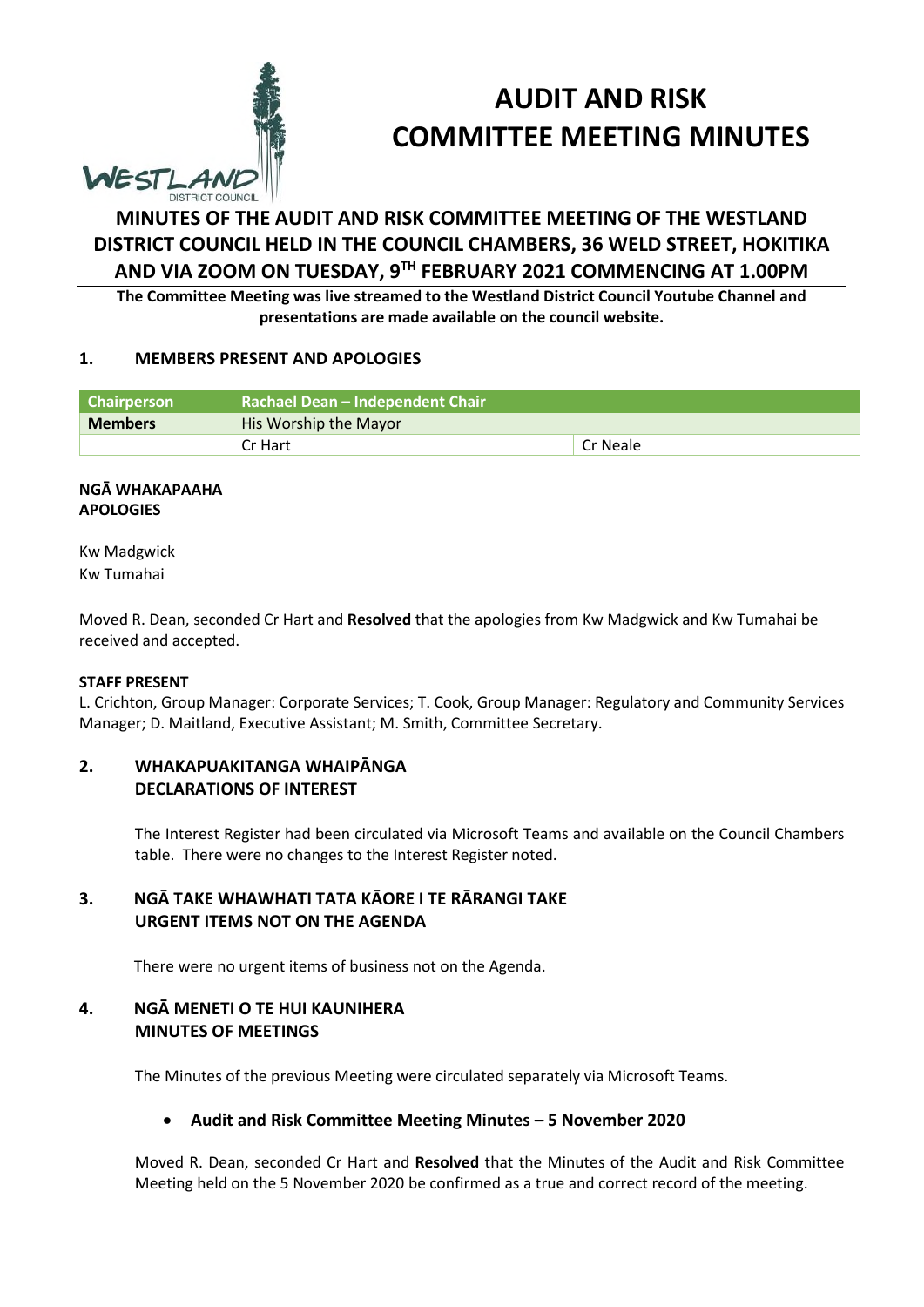The Chair **Approved** that their digital signature be added to the confirmed Audit and Risk Committee Meeting Minutes of 5 November 2020.

#### **5. ACTION LIST**

The Group Manager: Corporate Services spoke to the Action List and provided the following updates:

- **Terms of Reference (TOR) Audit and Risk Committee adopted 17.03.20.**  To be updated if the committees are reviewed and updated.
- **Reserve Bank had undertaken community consultation on the use of cash.**  Work was halted due to COVID19. Unknown when this project will resume. Not a Council project therefore no control over it. To be removed from the Action List.
- **Audit Review Document.**  LTP 2018-28 was circulated. To be removed from the Action List.
- **Risk Management Manual Amendment.**  This has been updated in the draft. Will not be finalised until after the risk workshop which has been on hold due to the resurgence of COVID19.
- **Committee Structure Review.**  Structure review has not yet taken place.
- **Updated TOR in regards to the Authority the Audit and Risk Committee has.**  To be part of the Terms of Reference review. Can be removed from the Action List.

Moved His Worship the Mayor, seconded Cr Neale and **Resolved** that the updated Action List from the Group Manager: Corporate Services be received with the noted amendments/updates below:

- Reserve Bank had undertaken community consultation on the use of cash Be removed from the list.
- Audit Review Document Be removed from the list.
- Updated TOR in regards to the Authority the Audit and Risk Committee has Be removed from the list.

#### **6. NGĀ TĀPAETANGA PRESENTATIONS**

• NIL

### **7. PŪRONGO KAIMAHI STAFF REPORTS**

**Finance: Quarterly Report Q2 July – December 2020**

The Group Manager: Corporate Services and the Finance Manager spoke to this item and advised the purpose of this report is to inform the Committee of Council's financial and service delivery performance for the quarter 1 September to 31 December 2020. The dates noted in the report title as Q2 July to December 2020 were incorrect.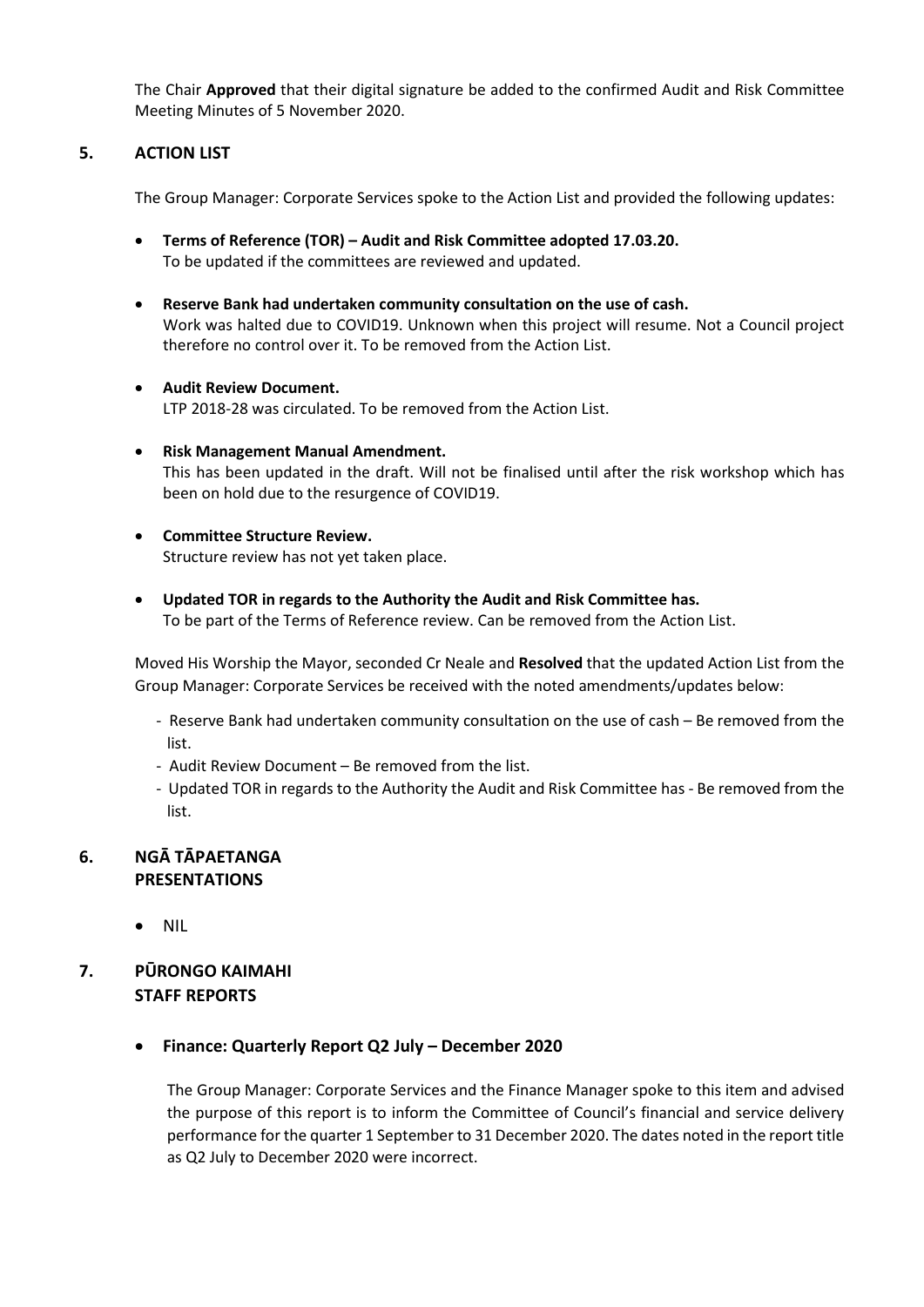The Independent Chair noted it was a very comprehensive report and answered any questions that she may have had.

Moved R. Dean, seconded Cr Neale and **Resolved** that the Finance: Quarterly Report 1 September – 31 December 2020 from the Finance Manager be received.

#### **Audit Management Report for the Year Ended 30 June 2020**

The Group Manager: Corporate Services spoke to this item and advised the purpose of this report is to present the Audit Management Report attached as Appendix 1, for the year ended 30 June 2020 and noted an improvement on previous years.

Further discussion was held around the below reported items:

#### - **Reporting all DIA mandatory performance measures.**

The Chair queried the value of the work that is involved in the performance reporting as a necessary requirement, the Group Manager: Corporate Services advised that this a mandatory key performance indicator on the report. *(Agenda page 39)* 

- **Councillor remuneration overpayment.** 

The Mayor commented on this item and advised that the fully informed decision made on remuneration payments were set on a governance level with Councillors consideration. The Group Manager Corporate Services informed the committee that there may have been some issues in the way the remunerations were communicated but advise that they have looked extensively into the remuneration policy and believe they have been set correctly.

*(Agenda page 39)* 

#### - **Declarations of Interest.**

The Chair advised that she recommends changing the priority level from Beneficial to Necessary to ensure there is evidence that potential conflicts involving Key Management Personnel were identified should it ever be necessary to demonstrate this. *(Agenda page 40)* 

The Chair commented again on the quality of the reporting.

Moved R. Dean, seconded His Worship the Mayor and **Resolved** that:

- A) That the Committee receive the report.
- B) That the Committee approve the Audit Management Report for the year ended 30 June 2020 for public release.

#### **Audit and Risk Committee Rolling Work Plan 2021**

The Group Manager: Corporate Services provided an update to the Audit and Risk Committee with updates to the Rolling Work Plan 2021.

The plan covered the following items:

- External Audit: Audit Management Report 2019/20
- Financial Reporting: Quarterly Report to December 2020 & LTP Project Update
- Insurance: Regarding Renewals
- Risk Management Framework: Review Risk Register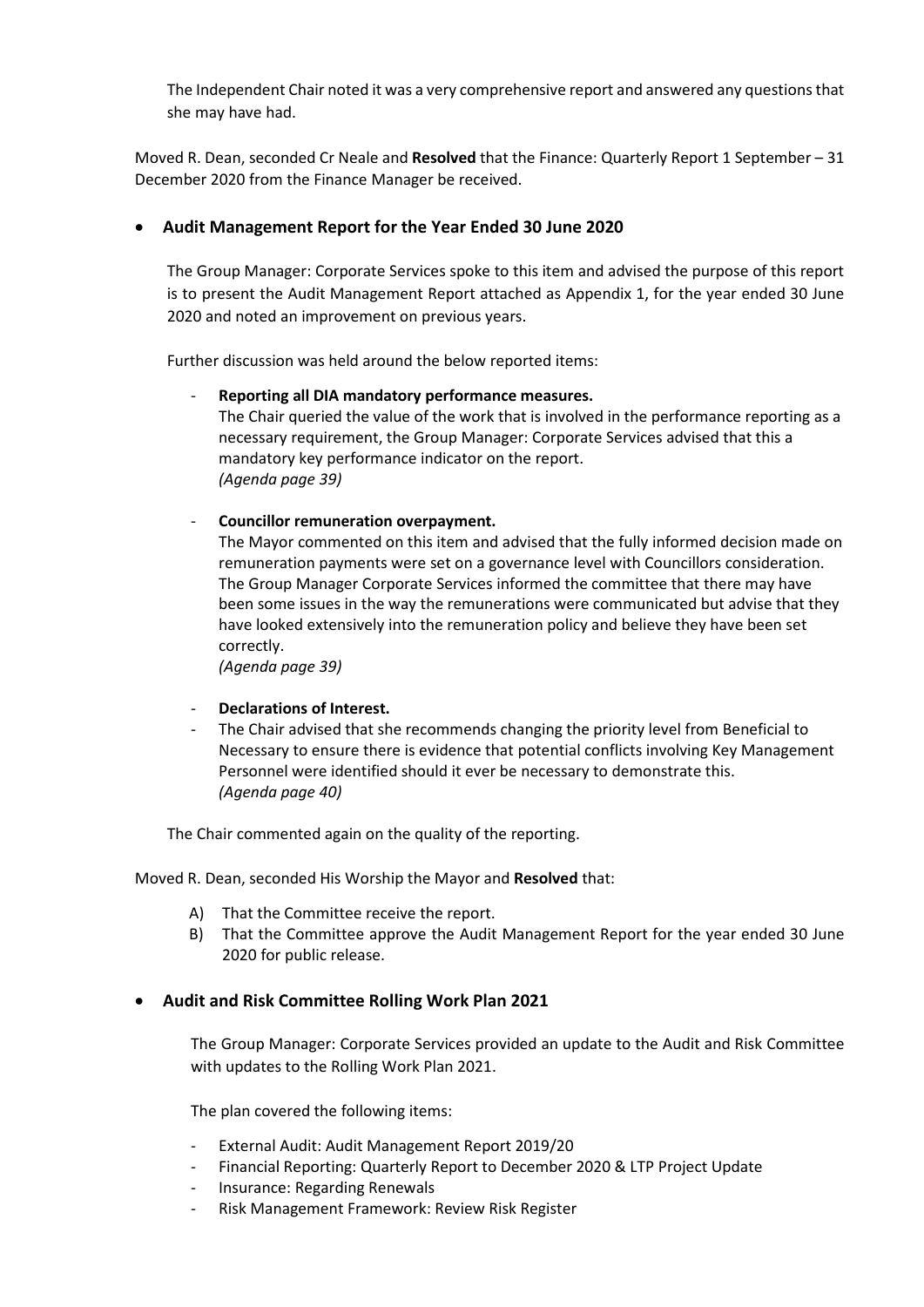- Internal Control Framework: PwC Whistleblower Report/Fraud Policy Review/CCTV Policy

Moved R. Dean, seconded Cr Neale and **Resolved** that the Audit and Risk Committee Rolling Work Plan 2021 from the Group Manager: Corporate Services be received.

## **8. KA MATATAPU TE WHAKATAUNGA I TE TŪMATANUI RESOLUTION TO GO INTO PUBLIC EXCLUDED**

(to consider and adopt confidential items)

 Moved R. Dean, seconded His Worship the Mayor and **Resolved** that the Audit and Risk Committee confirm that the public were excluded from the meeting in accordance with Section 48, Local Government Official Information and Meetings Act 1987 at 1.28pm.

The general subject of the matters to be considered while the public are excluded, the reason for passing this resolution in relation to each matter and the specific grounds under Section 48(1) of the Local Government Official Information and Meetings Act 1987 for the passing of the resolution are as follows:

| <b>Item</b><br>No. | <b>General</b><br>subject<br><b>of</b><br>each matter to<br>be<br>considered | <b>Reason for passing</b><br>resolution<br>this<br>in<br>relation<br>each<br>to<br>matter | Ground(s) under Section 48(1) for the<br>passing of this resolution                                                                                                                                                      |
|--------------------|------------------------------------------------------------------------------|-------------------------------------------------------------------------------------------|--------------------------------------------------------------------------------------------------------------------------------------------------------------------------------------------------------------------------|
| 1.                 | <b>Confidential Minutes</b><br>- 5 November 2020                             | Good<br>reasons<br>to<br>withhold exist under<br>Section 7                                | That the public conduct of the relevant<br>part of the proceedings of the meeting<br>would be likely to result in the disclosure<br>of information for which good reason or<br>withholding exists.<br>Section $48(1)(a)$ |
| 2.                 | <b>Risk Report</b>                                                           | Good<br>reasons<br>to<br>withhold exist under<br>Section 7                                | That the public conduct of the relevant<br>part of the proceedings of the meeting<br>would be likely to result in the disclosure<br>of information for which good reason or<br>withholding exists.<br>Section $48(1)(a)$ |
| 3.                 | Quarterly<br>Whistleblower Report                                            | Good<br>reasons<br>to<br>withhold exist under<br>Section 7                                | That the public conduct of the relevant<br>part of the proceedings of the meeting<br>would be likely to result in the disclosure<br>of information for which good reason or<br>withholding exists.<br>Section $48(1)(a)$ |

This resolution is made in reliance on sections 48(1)(a) and (d) of the Local Government Official Information and Meetings Act 1987 and the particular interests or interests protected by section 7 of that Act, which would be prejudiced by the holding of the relevant part of the proceedings of the meeting in public are as follows: